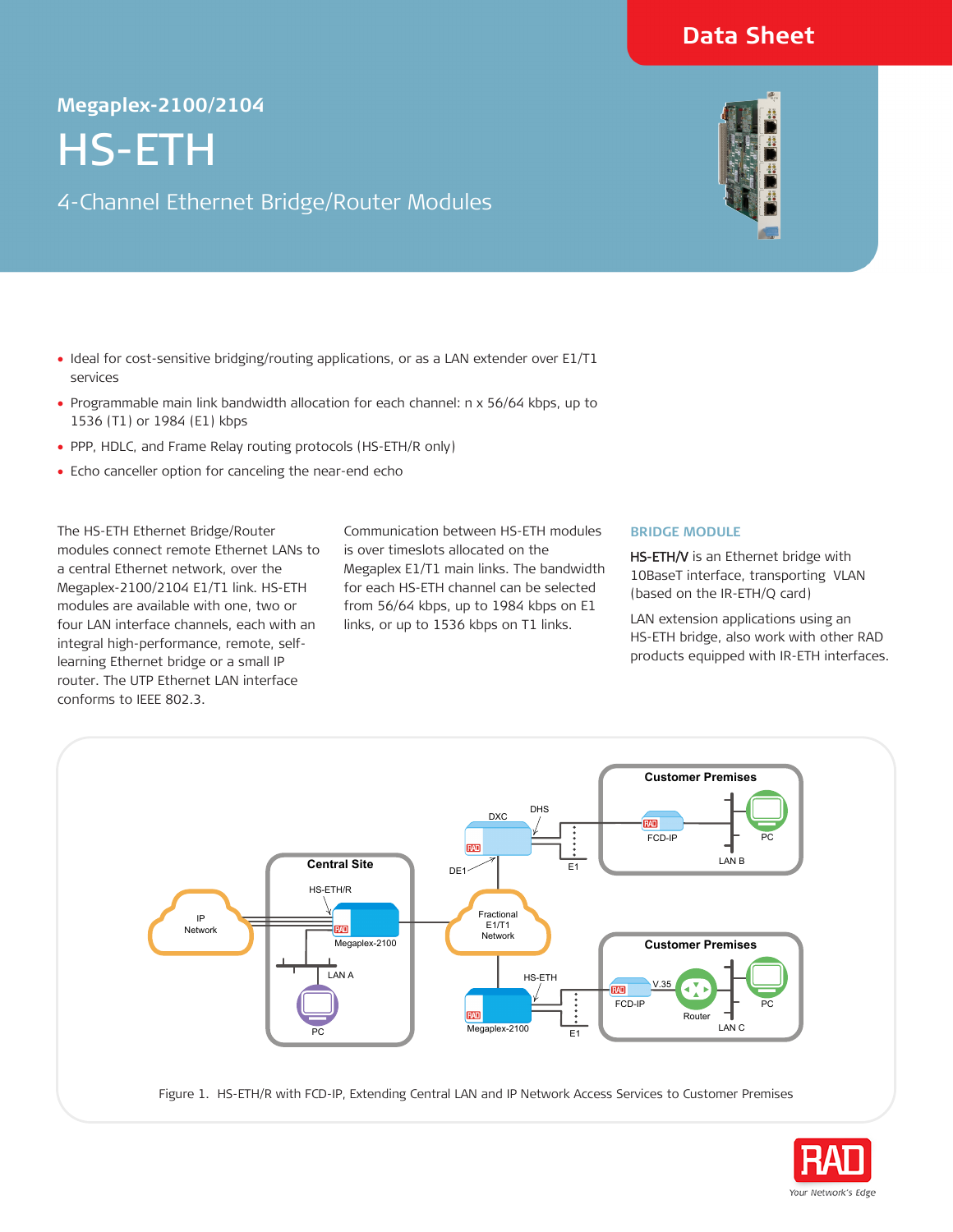HS-ETH operates as a MAC-level remote bridge, performing optional filtering and forwarding of only those packets addressed to the remote stations.

HS-ETH operates at the physical and data link layers of the OSI model. Bridging is completely transparent to higher level protocols, such as TCP/IP, DECNET, XNS, ISO, as well as to operating systems such as NetWare and VINES.

## **ROUTER MODULE**

The HS-ETH/R module (based on the IR-IP card) can serve as an edge IP router. HS-ETH router channels can connect to any HDLC or PPP-compliant access server or backbone gateway. PAP and CHAP authentication are performed.

Frame Relay protocol RFC 1490 enables HS-ETH to function as the termination unit for IP services over Frame Relay. The HS-ETH module located on the customer premises is connected to a Frame Relay switch located at the backbone, via one of the Megaplex main links.

HS-ETH routers also feature IP multicast at wire speed, making them suitable for any multicast environment including high speed downstream environments, such as satellite and xDSL. Users on the LAN register with the HS-ETH IP router for an IP multicast group using the IGMP protocol.

Each HS-ETH router can be assigned its own IP address and be remotely configured and monitored using Telnet, from either the LAN or WAN.

## **Specifications**

**Ethernet Channels per Module** 4

## **Standard** IEEE 802.3/Ethernet V.2

**Interface Type** 10BaseT

**Operation**  Full/half duplex (set per channel)

#### **Bandwidth Allocation on Megaplex**

**Main Link (per channel)**  $n \times 56/64$  kbps (where  $n \le 31$  for E1 links,  $n \leq 24$  for T1 links)

## **Connectors**

RJ-45 (one for each channel)

## **Clock Mode**

Derived from Megaplex timing

| Version                                     | <b>LAN Table</b> | <b>Frame Size</b> | <b>Filtering &amp; Forwarding Buffer</b> |          | Latency  | <b>WAN Protocol</b>                             |  |  |
|---------------------------------------------|------------------|-------------------|------------------------------------------|----------|----------|-------------------------------------------------|--|--|
|                                             | [addresses]      | [bytes]           | [pps]                                    | [frames] | [frames] |                                                 |  |  |
| V (IR-ETH/Q                                 | 2,000            | 1,522             | 3868*                                    | 256      | 1.27     | <b>HDLC</b>                                     |  |  |
| $R$ (IR-IP)                                 |                  | 1.522             | $163**$                                  | 256      |          | PPP(PAP/CHAP), Frame Relay<br>(RRFC 1490), HDLC |  |  |
| * WAN rate: 1984 kbps, packet size 64 bytes |                  |                   |                                          |          |          |                                                 |  |  |

\*\* WAN rate: 1984 kbps, packet size 1514 bytes